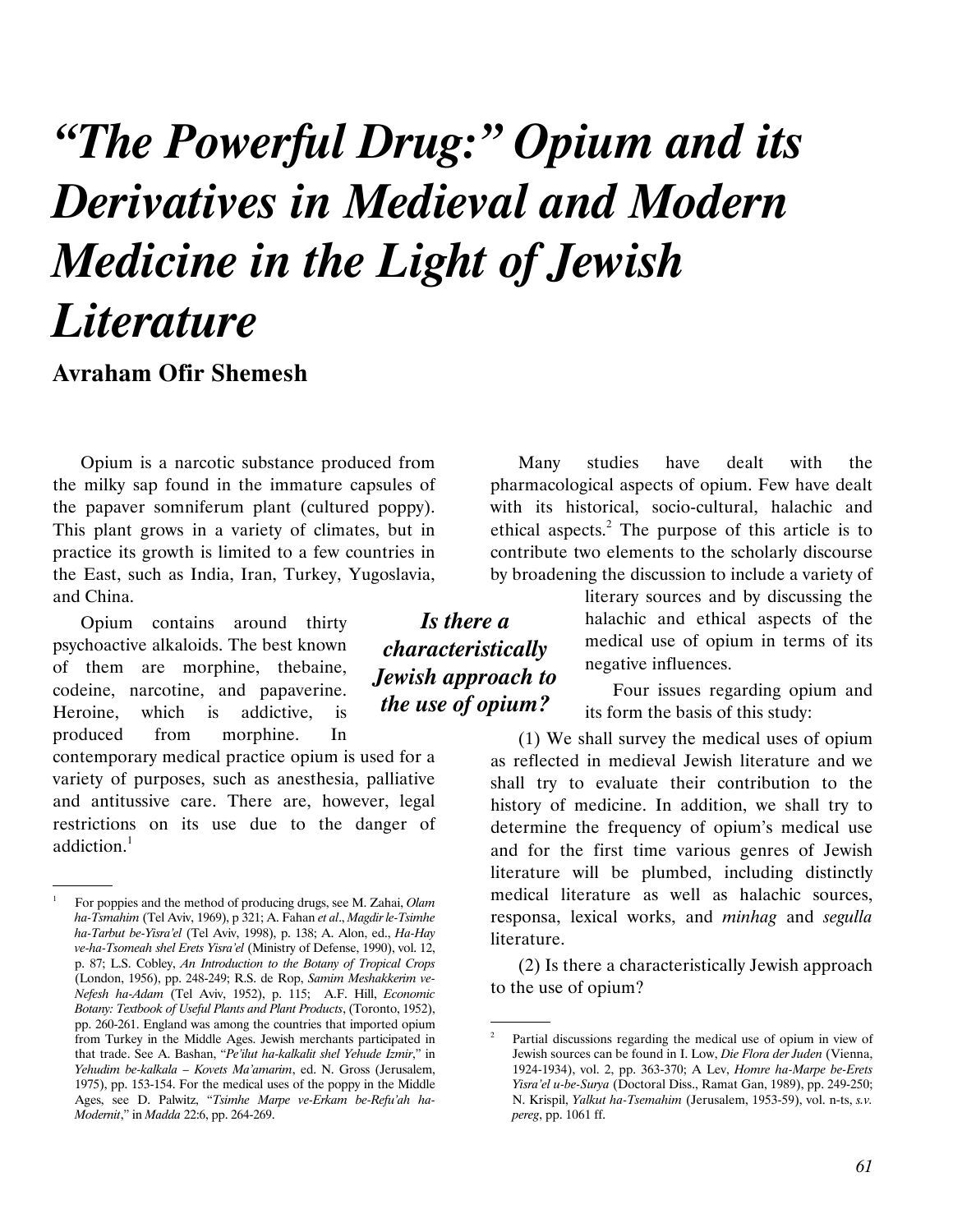(3) How do the halachic authorities relate to the tension between opium as an addicting substance and opium as a useful therapeutic drug?

(4) Are there sources attesting to religious use of opium or to opium addiction?

#### Opium: Historical Background

Opium's medical importance has not changed since antiquity. The medical use of opium was common in ancient societies, such as Egypt and Assyria, and it is reasonable to suppose that the ancients understood its medical properties.

Poppies are mentioned in the Ebers papyrus discovered in Egypt, dating from around 1550 BCE. Some researchers think that it was used as an anesthetic during skull surgery in ancient  $Egypt.<sup>3</sup>$ Others tend to identify it with

The medical use of opium was common in ancient societies

the biblical herb rosh (Deut. 29:17) because of the opium capsule resembles the human head (rosh in Hebrew). $4$ 

Ancient Greeks and Romans, such as Theophrastus, Pliny, and Dioscorides Pedanius, mention opium's narcotic properties. Some called for complete abstinence from opium.<sup>5</sup>

The Talmudic word *peragin* refers to a plant of the cereal family, apparently common sorghum. Some medieval authorities identified peragin as papaver, whose black seeds are used as a spice in baking and whose oil is pressed. But this seems unlikely.<sup>6</sup> The Palestinian Talmud refers to cultured poppy as opyon, which is similar to its Arabic equivilant *afyuun*.<sup>7</sup>

#### Opium as a Therapeutic Drug in Medieval Medicine

The description, properties and medical uses of opium appear in a variety of rabbinic sources. Rabbi Nathan of Rome  $(11<sup>th</sup>$  century) described the method of opium production and the danger of large-scale opium consumption in his article on the Talmudic word opyon: "Opyon… congealed juice from the seed and grass of poppies, possessing wonderful medicinal properties, which I have tested. In improper quantities, it is fatal."<sup>8</sup>

The physician Shabbetai Donolo mentioned opium together with mandrakes as a medicine that occasionally causes mania.<sup>9</sup>

Another description of the plant and its parts is mentioned by R Yitshaq bar Sheshet (Spain and Algeria,  $14<sup>th</sup>$  century): "poppy is a species of legumes, structure similar to pomegranate, in Arabic *couscous*, filled with seeds like sesame."<sup>10</sup>

Numerous medical sources cite the "wonderful" properties of opium in diminishing and reducing pain. Assaf the Physician refers to its various names: qusqus, miqonion, and papaver. He further mentions it efficacy in cases of sciatica, as well as its use in treating discomfort in the liver and the head and as a soporific.<sup>11</sup> Shabbetai Donolo reports that it was used to treat fever and poisoning.<sup>12</sup> In his medical dictionary, Maimonides defined opium as "a medicine whose power is wellknown."<sup>13</sup> He presented three terms connected to the poppy plant and its products: hashhash, the poppy itself; diaqoda, the juice; and afyuun, the

 <sup>.</sup> <sup>3</sup> For opium in antiquity in view of archeological findings such as Cyprus (12th-14th cent. BCE), see R.S. Merrillees, "Highs and Lows in the Holy Land: Opium in Biblical Times," in Eretz Israel, 20 (1889), pp. 148-153. See P.G. Kritikos and S.N. Papadaki, "The History of the Poppy and of Opium and their Expansion in Antiquity in the Eastern Mediterranean Area," in Bulletin on Narcotics, XXI (3), 1067, pp. 17 ff. and D.M. Merlin, On the Trail of the Ancient Opium Poppy, (London, 1984).

<sup>4</sup> Jer. 8:4; see Y. Felix, Olam ha-Tsomeah ha-Mikra'i (Ramat Gan, 1976), p. 197; the identification with conium maculatum seems more likely as the ancient Greeks used this as a poison.

<sup>5</sup> For opium use among the masses in antiquity, see de Rop, p. 114; Krispil, p. 1063.

For peragin, see for example Mishna Shevi'it 2:7; Halla 1:4. For the identification in medieval sources, see Y. Felix, "Perek Zera'im," in

 <sup>.</sup> M. Margoliot, Hilchot Erets Yisra'el min ha-Geniza (Jerusalem, 1954), p. 165.

A.Z. 2:2 (ed. Venice, fol. 40d). On the poppy in Jewish literature, see Low, vol. 2, pp. 363 ff.

<sup>8</sup> Aruch ha-Shalem (ed. Kohut, New York, 1935), s.v. opium.

<sup>9</sup> Shabbetai Donolo (ed. Muntner), p. 122.

 $10$  Resp. Rivash, no. 442.

S. Muntner, "Sefer Asaf ha-Rofe" in Korot 4, p. 415. Note too that the poppy flower symbolized Morpheus, the Roman god of dreams.

<sup>&</sup>lt;sup>12</sup> S. Muntner, *R. Shabbetai Donolo* (Jerusalem, 1939), p. 15.<br><sup>13</sup> Maimonidae Comm. p. 23, p. 25.

Maimonides, Comm., p. 23, no. 35.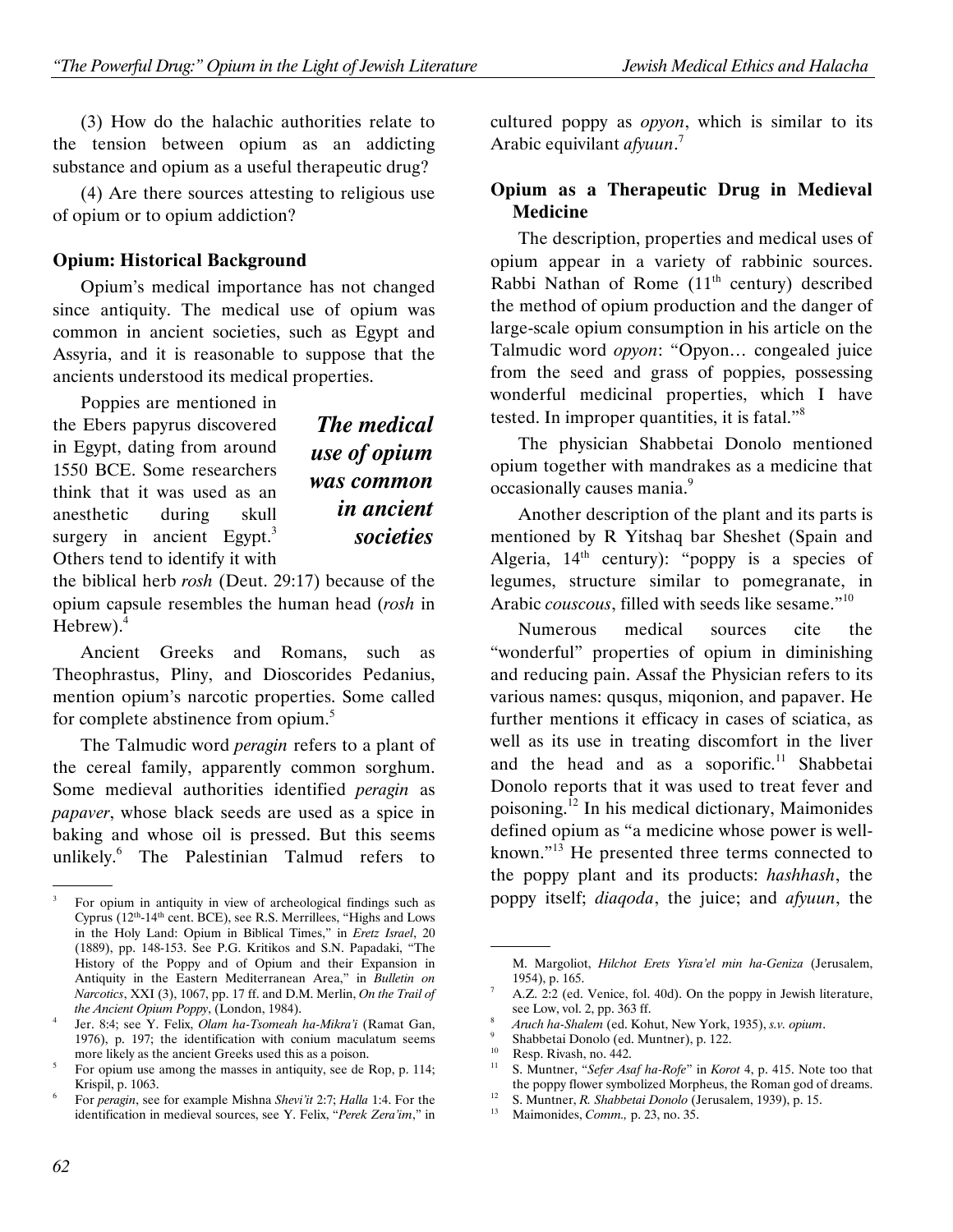dried, white juice."<sup>14</sup> In one of Mainonides' responsa regarding headache, attention deficit, and depression, he attacked those physicians who prescribed barley water (beer?) and kashkash (cultivated poppy).<sup>15</sup> He claimed that opium is useful in treating sleep disorders, but the patient in question had no problem sleeping.<sup>16</sup> It is interesting to note that Maimonides recommended a number of therapeutic substances to treat depression. But as far as I know, he did not

recommend opium.<sup>17</sup> He also recommended the milk of the kashkash for soporific purposes as well as for external treatment in the palliative care of spider bites.<sup>18</sup>

The mystic R. Hayyim Vital (Israel,  $17<sup>th</sup>$  century) recommended opium for the external treatment of hemorrhoids. He claimed that

placing a bandage with a little "finely ground" opium would dry the hemorrhoids and reduce the pain.<sup>19</sup>

In his medical dictionary, Tuvia the Kohen (Metz,  $17<sup>th</sup>$  century) referred to *labdanus*, a compound of opium juices and "honorable drugs".

The known sources support the conclusion that opium was administered even in cases where according to contemporary medical science it is injurious. Explanations for this will be proposed later. An example of this would be the advice of the European physician Tuvia Katz  $(17<sup>th</sup>$  century) to administer opium to women suffering from various physiological symptoms, especially sleep disorders, during the first months of pregnancy: "Hyper-wakefulness – she should bath her feet in hot water at night and drink papoir water and *papoir* and violet syrup.<sup>20</sup>

Other European physicians mentioned the use of opium. For example, the father of homeopathy, Samuel Friedrich Hahnemann (1755-1843) claimed that minimal doses of opium are aid in sleeping. $21$ 

Another use of opium was as a palliative for toothaches. The Jewish scholar, R. Avraham

> Sperling  $(19<sup>th</sup>$  century), wrote in the medical appendix to his comprehensive work on Jewish practices: "Buy opium pills at the chemist shop and put one into the cavity in the tooth. Be careful not to swallow your saliva." Although Sperling indeed recommended this treatment, he qualified it by warning

against swallowing saliva so as to avoid influencing mental function.<sup>22</sup>

Sperling also recommended morphine, which is derived from opium, $^{23}$  as an ingredient in cough syrup. But in this case as well he advises using a minimal dose: "For coughing and hoarseness of voice – soda mixed with Senegal gum, sugar, well ground liquorice, magnesium, and a little acid salt of morphine".<sup>24</sup>

Nowadays most morphine undergoes a chemical process to produce codeine, which is widely used as a palliative and cough remedy.<sup>25</sup>

It should be noted that these narcotic substances were mentioned infrequently in Sperling's medical compilation among hundreds of

opium was relatively rare in European folk medicine due to the great distance to the areas of cultivation in the East

 <sup>.</sup> <sup>14</sup> Maimonides, *Comm.*, p. 110, no. 110; p. 40, no. 109; p. 23, no. 35.<br><sup>15</sup> Eq. the modical use of one in the Middle Ages with emphasis c <sup>15</sup> For the medical use of opium in the Middle Ages with emphasis on

the Land of Israel and Syria, see Lew, Homre, p. 249-250

<sup>&</sup>quot;Medical Responsa," in S. Muntner, ed., Rambam Ketavim Refu'iyim (Jerusalem, 5725), p. 141, resp 9.

 $17$  For example, "*oksimal* and *hidrumal* mixed with ox tongue" (Medical Responsa, p, 140, par. 8; p. 143, par. 6) or "quality wine increases joy and eliminates black gall, brings sleep, cleans the blood, and neutralizes the injurious vapors therein" (p. 138, par 2). For this plant and its names in medieval Arabic, see Maimonides, Comm., no. 211.

<sup>&</sup>lt;sup>18</sup> Maimonides, Same ha-Mavet ve-ha-refu'ot ke-negdam (ed. Muntner, Jerusalem, 5702), p. 93.

<sup>19</sup> M. Benyahu, "Likkutim mi-Sefer ha-Refu'ot ve-ha-Segullot shel R. Hayyim Vital", in Korot 9 (5747), p. 102 and p. 110.

 <sup>.</sup> <sup>20</sup> Ma'ase Tuvya (Venice ed.), fol. 122b.

See R. Marguta, Toledot ha-Refu'ah, (Jerusalem, 5761), p. 129. The use of opium in European medicine is embedded in modern literary works. For the use of tincture of opium, see for example S. Agnon, Sippur Pashut (Jerusalem, 5735), p. 189.

<sup>&</sup>lt;sup>22</sup> A.I. Sperling,  $Ta'$ ame ha-Minahgim u-Mekore ha-Dinim (Jerusalem, 5717), p. 588).

Morphine was one of the first medicines isolated from a plant. It was first discovered by a German researcher, Friedrich Wilhelm Adam Sertuemer, in 1803 while he was growing white crystals from opium. See A Panlopi, Tsimhe Marpe (Tel Aviv, 5754), p 23.

<sup>&</sup>lt;sup>24</sup> Sperling, p. 596.

ha-Hay ve-ha-Tsomeah, p, 87.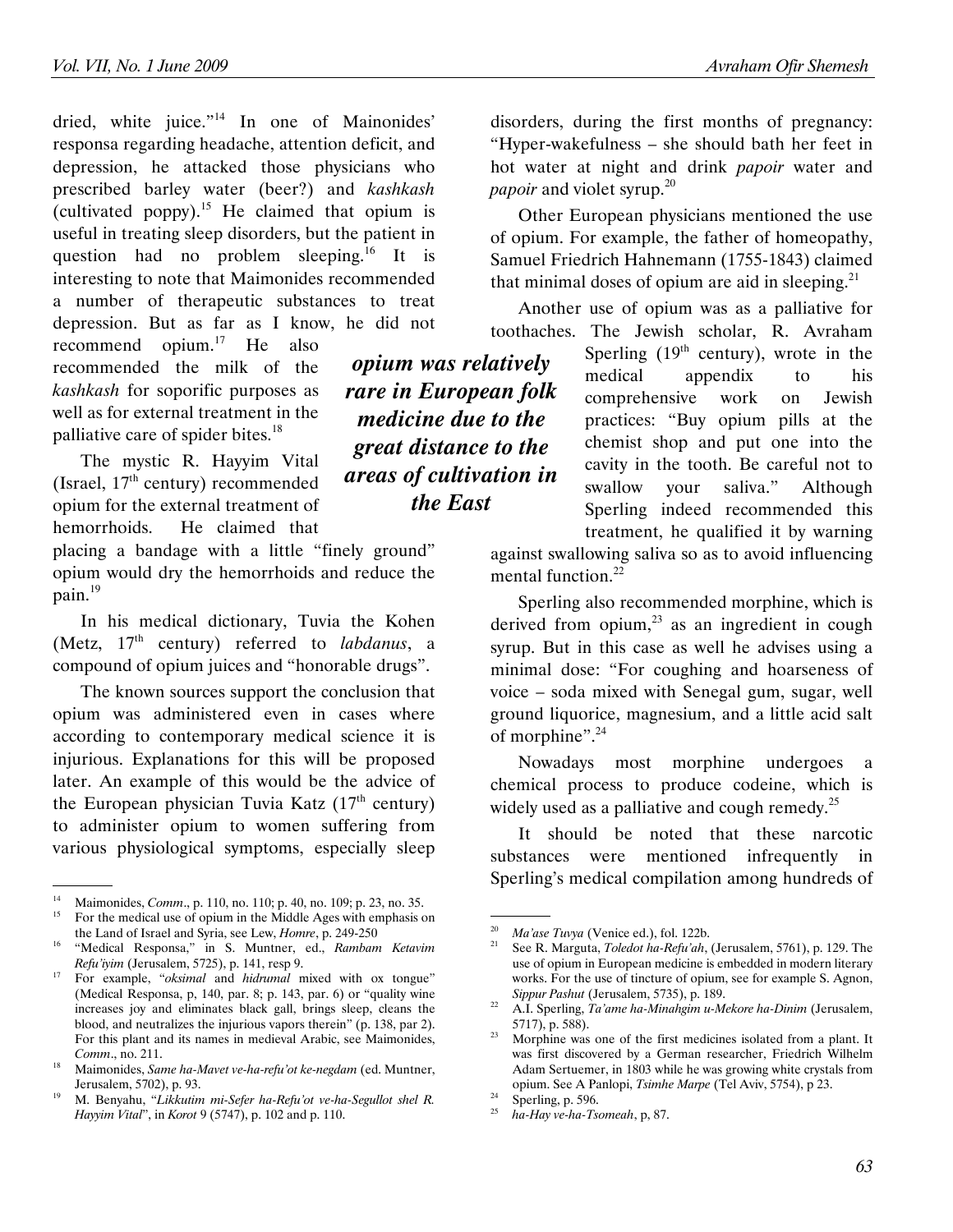substances and prescriptions for treating a wide spectrum of medical problems. This might be because opium was relatively rare in European folk medicine due to the great distance to the areas of cultivation in the East. Alternatively, it is possible that Sperling purposely refrained from mentioning it because of its narcotic characteristics.

Opium was used in a number of places in the East to put babies to sleep.<sup>26</sup> A North African scholar, R. Refael Ohana, lists the medical

|                     | СІ                      |
|---------------------|-------------------------|
| In the halachic     | Vź                      |
| literature of the   | $\mathsf{p}$            |
| twentieth century,  | p۱                      |
| use of opium is     | tŀ                      |
|                     | $\overline{\mathbf{S}}$ |
| discussed in the    | sl                      |
| context of Passover | Is                      |
|                     |                         |

characteristics of the arious parts of the lant. Among other points, he mentions the use of a narcotic ubstance for inducing leep in the Land of rael: kaskas, i.e. adurimidiras – its juice

is mixed with oil darkens and strengthens the hair; chewing its root purifies the fluids of the head through the nostrils. In the Land of Israel they put part of the plant that resembles pomegranate under an infant's head to induce sleep. I have heard that intoxicating *afyuun* is derived from it.<sup>27</sup>

It seems that opium powder was not administered to children internally. Rather, it was placed under their heads externally. Used in this manner, it is hard to believe that it had much effect. Use of opium as a soporific for infants was common in other Eastern countries such as Morocco, Tunis, and Iraq.<sup>28</sup>

#### Opium in Halachic Literature

Opium is mentioned in a limited number of passages in rabbinic-halachic literature. R. Yosef Karo (Israel,  $16<sup>th</sup>$  century) mentioned it while discussing the permissibility of accepting non-Jewish medical services and while discussing therapeutic substances like alcohol<sup>29</sup> and theriac,  $30$ which can be purchased without fear that any poison has been added. In his Beit Yosef he wrote:

Nachmanides wrote in his Torat ha-Adam: Opium is afyuun, a kind of medicine made from poppies. It is dangerous to acquire it from a non-expert. But theriac is permitted because it is expensive and it is made expertly. $31$ 

R.Y. Karo distinguishes between opium and theriac. The first was sold in the markets without any supervision, leading to possible injury to the patient. Theriac, on the other hand, was expensive and only experts compounded it. Therefore, there was no fear that poisonous ingredients might be added or that the dosage would be incorrect.

In the halachic literature of the twentieth century, use of opium is discussed in the context of Passover. In a letter sent to R. Moshe Yehuda Jakobowitz (Austria 1889 – New York 1950) we find the following question:

What is the status of opium on Passover?

(1) Is an alcohol tincture permitted? Surely not

(2) If it is finely ground into a powder, may it be used even though the workers touched flour before working? Since the flour is nullified before

 <sup>.</sup> The use of opium as a soporific is clear in its Arabic name abu num, meaning "father of sleep". See G.E. Post and J.E. Dinsmore, Flora of Syria, Palestine and Sinai (Beirut, 1932-33), vol. 1, p 36; Low, Flora, vol. 2, p. 363.

Sefer Mar'e le-Yeladim by R Refael Ohana (ed. S. Katz; reprt.: Jerusalem, 5750), p 216. Compare Krispil, p. 1075 according to whom children in the villages in Shomron were put to sleep with pills made from crushed capsules, honey and dough. Note that other recipes quoted by Ohana indicate that opium was an ingredient in creams used externally for hemorrhoids. See p. 115- 116 and compare note 17.

<sup>&</sup>lt;sup>28</sup> For the use of opium in Tunis, see Krispil, p 1073. For the opium trade in Iraq, see Resp. Zivhe Tsedek by R. Abdulla Somekh (Jerusalem, 5741), pt. 3, Y.D. 37, p 50. This source indicated that the opium trade was unsupervised by the Iraqi authorities.

 <sup>.</sup> A bluish black mineral used for coloring the eyes and treating eye problems. For this material, its sources, and uses, see M. Gil, Erets Yisra'el ba-tequfa ha-muslamit ha-rishona, vol. 1, p. 353; H.Z. Hirshberg, Toledot ha-Yehudim be-Afrika ha-Tsefonit (Jerusalem, 5755), p. 233; Z. Dori, Ha-Pukh ve-ha-Kofer (Jerusalem, 5743).

 $30$  Medicine for animal bites, prepared from the flesh of various reptiles. See Z. Amar, "Yitsu ha-Teriak" in Korot 12, pp. 17-18; Lev, Homre, pp. 322-323.

 $31$  Bet Yosef Y.D. 155. Note especially that the reference is to an idolatrous healer unqualified in the preparation of the medicines. In antiquity there was concern that he would not properly care for the patient. This is no longer the case today.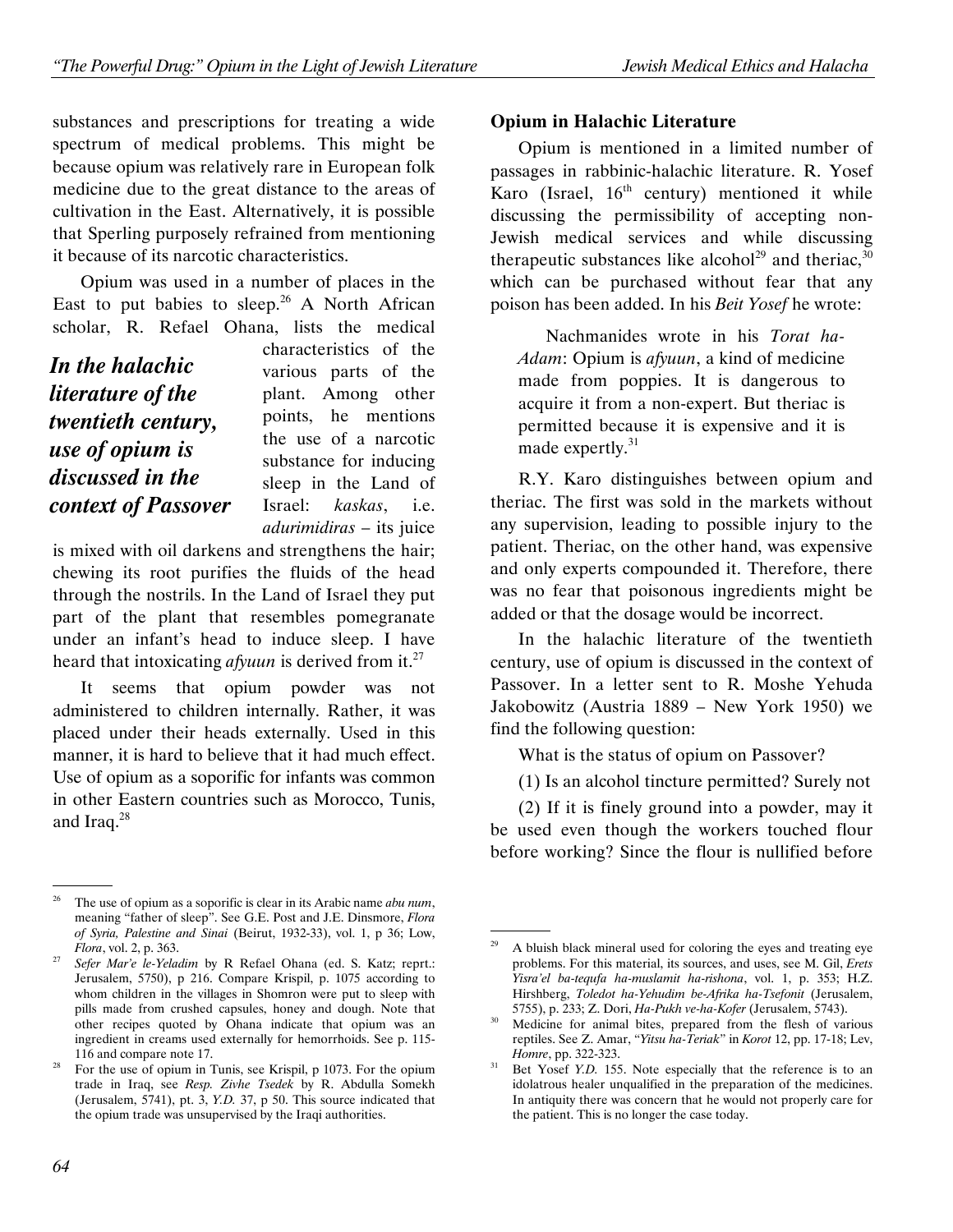Passover, it is of no consequence on Passover (eino hozer ve-ne'or). $32$ 

The two issues are as follows:

(1) Use of Flour in Preparing Therapeutic Drugs – In the production of opium pills, the pharmacists used flour to prevent the material from sticking to their hands. R. Jakobowitz is of the opinion that the finished product is permitted on Passover because the flour was mixed in before the festival and its quantily is so small that it is nullified. In this case he relies on those authorities who hold that such a mixture is of no consequence on Passover because both the flour and the opium are powders. It follows that the resulting mixture is evenly mixed (*lah be-lah*).<sup>33</sup>

(2) The Prohibition of Legumes (kitniyyot) on Passover – *Kitniyyot* are prohibited on Passover according to Ashkenz practice. $34$  Poppy seeds are called in *mon* (cf. modern German  $Mohn$ <sup>35</sup> or sumsumin<sup>36</sup> in European responsa. In some Ashkenazi communities these were not eaten on Passover.<sup>37</sup> On this basis, R. Jakobowitz prohibits opium made from poppies except for patients who need it:

But in any event opium made from *mon* should not be permitted because it is a kind of kitniyyot. Therefore, most authorities prohibit it. But it is permitted even if the patient is not in a life threatening condition as long as he is ill in his whole body and the physician says that he needs the opium

immediately. In our case, it is not going to be cooked. So it can be permitted without cooking. Simply swallow the pill whole for the custom not to eat poppies on Passover is not applied to sick people. But care must be taken to swallow it dry.

R. Jakobowitz bases the prohibition on the fact that the authorities identify poppies with the peragin mentioned in Talmudic literature as being kitniyyot. Of course he is not referring to the seeds themselves, only a derivative of them. But this too is prohibited just as the authorities prohibited oil derived from sesame seeds (sesanum orientale or sesanum indicum $1^{38}$ 

Aware of the medical need for opium, R. Jakobowitz permitted its use even for patients not in life threatening situations as long as they are suffering through their whole body and a physician prescribed the opium He indicates that although some authorities requires boiling (halita) kitniyyot, in this case the requirement of boiling is irrelevant because of the nature of the mixture. R. Jakobowitz is nonetheless concerned that the flour in the mixture might become prohibited. $39$ Therefore, he advises not allowing the pills to come into contact with water.

In my opinion, the problem of kitniyyot might not be relevant because there is no connection between poppy seeds and opium. Opium is a powder produced from the capsule, not the seeds.

### Opium: Therapeutic or Dangerous Substance?

As we have seen, opium was considered an important therapeutic substance in the Middle Ages. On the other hand, there is also historical evidence regarding its dangers. A tragic story of an infant's death resulting from the use of opium as a soporific is described in detail in the responsa of a well-known Baghdad rabbi, R Yosef Hayyim (1883-1909). The background is the ethical

 <sup>.</sup>  $Resp. Zikhron Moshe, no. 6.$ <br>  $S33$  See Shalsher, Arresh O.H.

 $33$  See Shulchan Aruch, O.H. 447:4.

 $34$  See the adduced sources.<br> $35$  Soveral European outh

Several European authorities mistakenly identified *peragin* in Rabbinic literature with poppies. This mistake appears in the Aruch s.v. pragin: "mago in the language of the gentiles; khashkhaash in Arabic; papavero in Italian". Rashi followed the Aruch (see Katan, Lo'aze Rashi, no. 922). Maimonides in his commentary on the Mishna translated the term with the Arabic khashkhaassh (see Felix, Perek Zera'im, p. 165). This identification must be rejected for two reasons: (1) papaver is typically a winter growth; (2) the Mishnaic peragin are discussed in the context of halla and hamets. It is improbable the small papaver seeds could be used to make bread.

R. David Zvi Hoffmann pointed out that European authorities called poppies by the name of sumsumin (Resp. Melammed le-Ho'il, no. 87). Compare Bi'ur Halacha 168 s.v. she-ki-me'at and see Shemesh, Ma mesammelot, p. 55-56.

 $37$  See Zevin, ha-Mo'adim, pp. 255-262.

 <sup>.</sup> <sup>38</sup> For the controversy regarding the use of sesame on Passover, see Zevin, op. cit.

<sup>39</sup> For the concern of the medieval Sages that kitniyyot might turn into hamets, see Shemesh, Shorshav, p. 111 and the sources in note 44.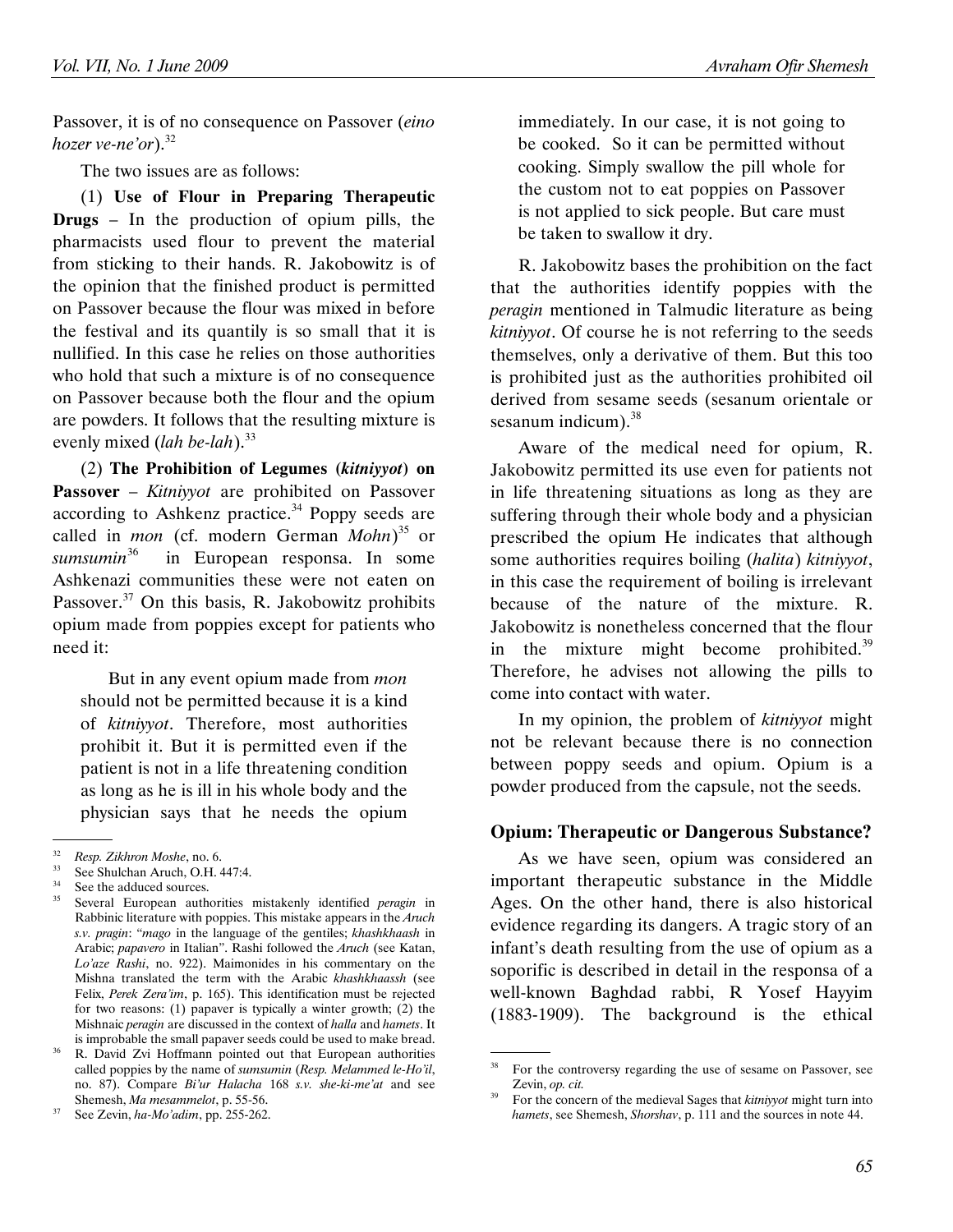question: if administering a medicine to a patient causes his death, is repentance (teshuva) required?

A baby boy was born. Day and night he cried and screamed. They took him to the physicians to find a cure. No cure was found. Every day his health declined until he was mere skin and bones. He still cried and the family could not stand it any longer. The father asked a physician, who told him that he should administer a little bit of opium in the morning and at night. This would quiet the baby. The father told his mother-in-law. She did it… One night, after eighteen days of treatment, she came to administer the opium as usual. But the baby did not wake up. She looked and saw that he had died. The woman is upstanding and righteous and is concerned for her soul. Perhaps the opium she administered killed the baby. If so, she caused the death. $40$ 

It is apparent that the infant's illness, accompanied as it was by great pain, caused a precipitous decline in his physical condition. The physician prescribed a small dose of opium, to be administered twice a day, in order to lessen the infant's suffering. The infant received the prescribed medicine, but died shortly thereafter. His grandmother took care of him and she had pangs of conscience fearing that the opium she had administered caused the death. Therefore, she asked R. Yosef Hayyim for his opinion.

In the course of the responsum, R. Yosef Hayyim encouraged the grandmother by claiming that she acted on the physician's instructions intending to aid the infant who apparently died as a result of his illness. His position implies that even when it is known in advance that administering opium might be fatal in certain circumstances, administering it in accord with the instructions of a qualified physician exempts the grandmother from

the need of atonement. This is because she acted in the best interests of the infant with no malicious intent.

It is reasonable to suppose that other fatalities resulted from the medical use of opium. For various reasons, however, no other cases have appeared in halachic literature. We have no premodern statistics regarding the death rate resulting from the use of opium. It seems reasonable that the rate depended on various factors such as the patient's state of health and the dose administered.

R. Hayyim dealt with a case where the patient

had already died as a result of administering opium. The case under discussion raises the question of how halacha relates to a case where opium treatment has a 50% chance of improving the condition of a living patient and a 50% chance causing his death. This will be discussed later.

In my opinion, the problem of kitniyyot might not be relevant because there is no connection between poppy seeds and opium

The story of the infant's death due to opium treatment illustrates the tension that exists between a substance having vital medical properties on the one hand and having addicting or even fatal properties on the other. The dangers of using opium were without doubt known in antiquity. It seems reasonable that the ancients were familiar with such dangers on the basis of personal experience.

As indicated above, there were medical authorities in the Greek and Roman period who recommended complete abstinence because of opium's addictive properties.<sup>41</sup> Evidence of the negative impact of addictive drugs can be found in medieval literature as well.<sup>42</sup>

 <sup>.</sup> Resp. Rav Pe'alim, Pt. 3, no. 36. Note too the famous poisoning of Napoleon's soldiers who were victims of epidemic during the siege of Jaffa in the 18th century. The poisoning was caused by opium administered by military physicians. See N. Shor, Massa' Napoleon le-Erets Yisra'el (Tel Aviv, 5744), p. 113.

 <sup>.</sup>  $^{41}$  See note 5 above.

<sup>42</sup> For example, ibn al-Bitaar, the Spanish herbalist (Spain, 1197 – Damascus, 1248), dealt with the influences of Indian cannabis. He reported that consuming one or two dirhams of this plant causes intoxication. Consuming a larger dose brings the patient to the brink of madness and can even be fatal. He indicated that Muslim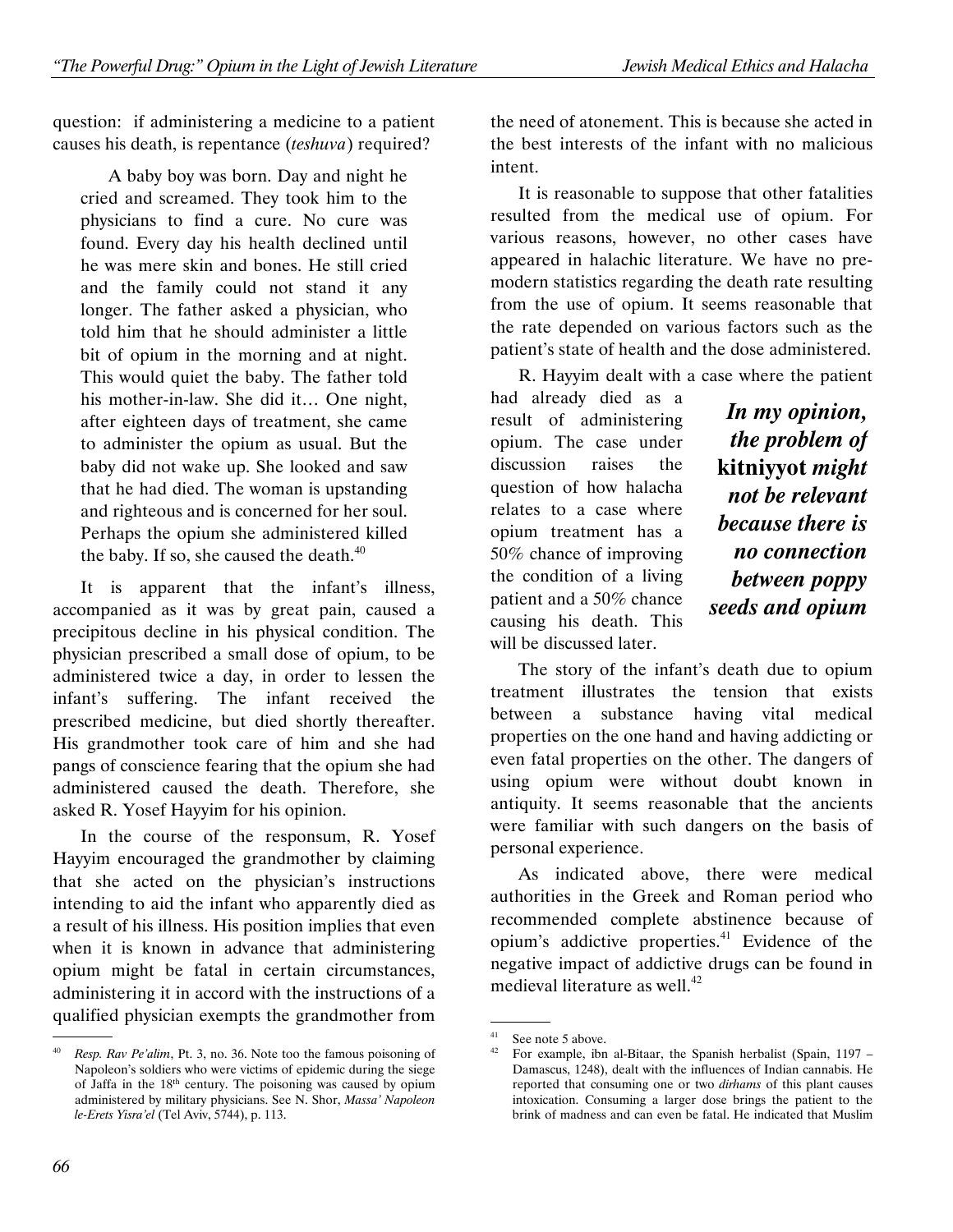Note too that Maimonides' general approach regarding everything touching upon the use of strong drugs was extremely cautious. He was of course concerned with their danger.<sup>43</sup>

Jewish sources also warn against using opium improperly.<sup>44</sup> To these concerns we must add the classic halacha from the Talmudic period which permits buying opium from qualified people who are expert in preparing it in accord with quality standards.<sup>45</sup> It is quite possible that this halacha was established following classical Greek and Roman standards. The halacha was established for all future generations and is mentioned in medieval rabbinic literature.<sup>46</sup> This indicates the relevance of the halachic norms

over long periods of time in accord with historic reality.

Jewish sages were aware that opium possesses contradictory medical properties.<sup>47</sup> However,

there seems to be no Jewish source which entirely rejects the use of opium due to its dangers. It seems that the sages chose to resolve the "tension" between the uses of opium by cautiously permitting it.

It is reasonable to suppose that the ancients tried to administer opium to patients in a controlled way (dose, etc.). The impression remains, however, that, at least from the point of view of modern medical practice, it was used too broadly (e.g. for headache and toothache). Similarly, there was insufficient caution in its use. For example, Eastern sources report that it was used as a soporific in relatively dangerous cases such as for infants and pregnant women.

.

With respect to the fairly broad medical use of opium in the Middle Ages, the following explanations might be proffered:

1. First it must be assumed that due to the absence of any legal restrictions on opium in many countries, especially in the East, it was more readily available. Therefore, its medical use was more common.

2. Opium's broad use for medical purposes was part of accepted medical concepts, according to which it had great medical efficacy. This fact is mentioned by various Jewish personalities, such as the author of Sefer ha-Aruch, who ascribed "amazing medical properties" to opium.<sup>48</sup> Similarly,

> Maimonides defined it as "a drug of wellknown power".<sup>49</sup>

It may be assumed that opium's image as an effective drug was due to its palliative characteristics, despite the many

cases in which it did nothing to cure the underlying disease.

3. Ancient medicine was limited in its ability to find substitutes with less dangerous side effects. At times there was no alternative to using dangerous substances. In other words, cases of serious illness presented to approaches: (a) to suffer greatly and at times to die; or (b) to administer opium or another drug to attenuate the pain despite its negative side effects. Such patients had no choice; of course they chose to use the drug.

Today the attitude toward opium is stricter. Current scientific knowledge has supplied us with better tools to understand the physiological and psychological ramifications of drug use. It seems that the contribution of the ancient sources to the contemporary discussion is in documenting the "tension" which exists between opium's properties (curative and palliative) and undesirable side effects that can result from improper use.

.

Jewish sources also warn against using opium improperly

fakirs processed cannabis leaves into special pills that they would chew for extended periods. This use of cannabis caused emotional elevation and joy, but many of them became intoxicated and even went mad, or almost mad. See ibn al-Bitaar, al-Jaami', Pt. 4, p. 39.

See Maimonides, Pirke Moshe (ed. Muntner, Jerusalem, 5721), 21:49.

 $^{44}$  See notes 8 and 25 above.

See note 22 above.

For example, R. Y. Karo, the author of the Shulchan Aruch. See note 21 above.

 $47$  The sources do not discuss addiction to drugs in a detailed manner. At the moment we have no sources dealing with the question of actual danger.

<sup>&</sup>lt;sup>48</sup> Aruch ha-Shalem (ed. Kohut, New York, 5715), s.v. opyon.

Maimonides, Bi'ur, p. 23,note 35.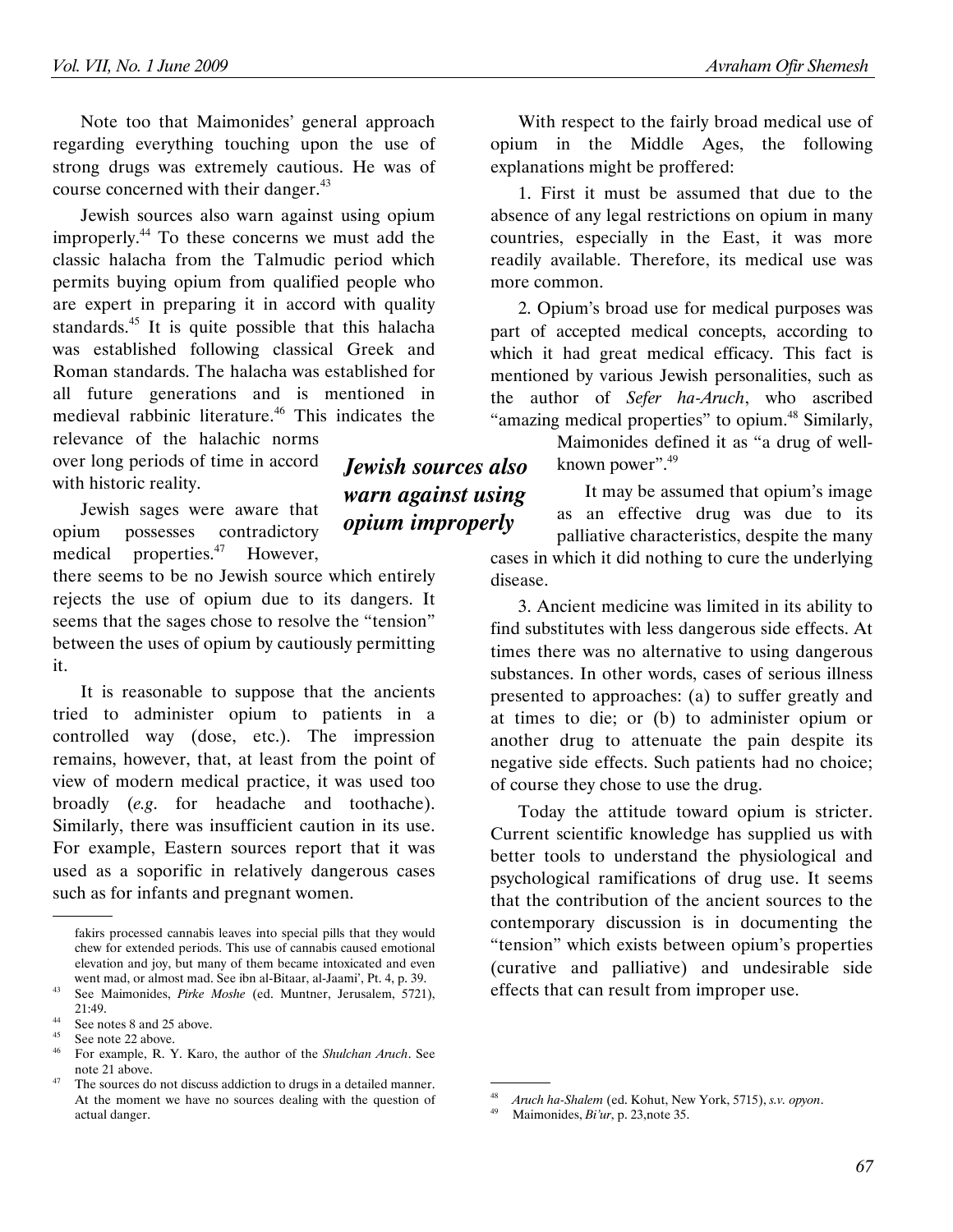#### Jewish Sources: The Halachic Approach to the Medical Use of Opium

Jewish sources are a sensitive indicator of opium use at that time. Jewish literature includes compositions and writings produced in quite a broad geographical area from the East to the West. This literature therefore provides a relatively broad picture of opium use.

On the other hand, it seems that these sources merely reflect the general knowledge embedded in contemporary Arabic and European medical literature.<sup>50</sup> It must be emphasized, however, that Jewish literature (aside from clearly medical literature) is religious in nature. The medical information contained in Jewish literature is therefore

indirectly embedded and occasionally incidental.<sup>51</sup>

Is there a uniquely Jewish approach to the use of opium? The sources create an ambivalent impression regarding drugs in general and opium in specific. This was representative of general medicine in the Middle Ages.

On the other hand, it is clear that the halachic norm requiring caution to prevent improper use of opium derives from the overarching Jewish principle of guarding one's health (ve-nishmartem le-nafshoteichem).

It seems that there is nonetheless a characteristically Jewish approach to opium use. Jewish literature reports no religious use of opium, $52$  no massive addiction to narcotic substances, and no use of opium among closed mystical groups<sup>53</sup> although this was common in other religions. Further, the sources reflect reticence in these matters.<sup>54</sup>

In Rabbinic literature there are indeed not a few reports of drunkenness and alcoholism<sup>55</sup> and heavy smoking and tobacco dependence.<sup>56</sup> But we know of no sources reflecting addiction to opium

or other drugs.

It must be assumed that there were addicts in the old Jewish society.<sup>57</sup> The impression remains, however, that the phenomenon was quite rare. At the moment we have insufficient data to evaluate the dimensions of the phenomenon. Further research is a clear desideratum.

On the other hand, medieval Arabic literature presents a clearer picture. Several sources report, for example, exaggerated use of hashish (cannabis) among Sufi fakirs and among the masses throughout the Mediterranean area. This phenomenon, which created a severe social problem as it spread, led Muslim religious and secular leaders to wage war against addicts.<sup>58</sup>

# no religious use of opium, no massive addiction to narcotic substances, and no use of opium among closed mystical groups

Jewish literature reports

 <sup>.</sup> <sup>50</sup> For example, treating fever with opium as indicated by Shabbetai Donolo (note 11 above) is mentioned also by Marie Elise Rogers, who describes Arab medicine in Israel in the  $19<sup>th</sup>$  century (Hayye Yom Yom be-Erets Yisra'el, ed. R. Ze'evi, Ministry of Defense, Tel Aviv, 5744, p. 133). Similarly, treatment of toothache mentioned by R. Sperling (note 25 above) is documented in a memoir written by A. Piaroti, an Italian architect and civil engineer who visited Jerusalem during the same century (Minhagim u-Masorot, tr. A. Arbel, Ministry of Defense, Tel Aviv, 5745, p. 186).

Much has been written about the difficulty of historical analysis based on halachic sources and Jewish exegesis. See M. ben Sasson, Tsemihat ha-hekehila ha-Yehudit be-Artsot ha-Islam (Jerusalem, 5757), p. 20, note 12.

In the course of history a number of religious cults used drugs and intoxicating substances in order to reach "spiritual heights". This is

 <sup>.</sup> exemplified by trance and ecstasy. For example, American Indians used peyotl, Mexicans used mushrooms, and Muslims used hashish. See de Rop, pp. 30-32; ben David and S. Ran, "ha-Kombamla be-Hodu" in Teva' ha-Devarim 65, pp. 42-43.

Jewish Kabbalists indeed used certain mystical techniques (meditation, mental concentration, color imagery, etc.) to arrive to para-normal states of consciousness. But they did not use psychedelic substances. See M. Idel, ha-Kabbbala: Hebbetim Hadashim (Jerusalem, 5753), pp. 92-127.

For the attitude toward drunkenness, see Midrash Tanhuma, Par. Noah, 13.

<sup>55</sup> See, for example, Resp. R. Eliahu Mizrahi, no. 72; Resp. Nose ha-Efod, no. 32; Resp. Maharitats ha-Hadashot, no. 205.

<sup>&</sup>lt;sup>56</sup> The dependence of smokers on tobacco is indicated in a number of responsa. See Sheyyare Keneset ha-Gedola (Benveniste), O.H. 547; Resp. Admat Kodesh (Mizrahi), Pt. 1, O.H. no. 4; Y.Z. Kahana, Mehkarim be-Sifrut ha-Shut (Jerusalem, 5733), 317-329.

 $57$  For example, Krispil, p. 1073, reports that the use of opium as a soporific in children caused dependence when the patient grew up.

See Z. Amar, Giddule Erets Yisra'el be-Yeme ha-Benayyim (doctoral diss., Ramat Gan, 5756), pp. 241-242.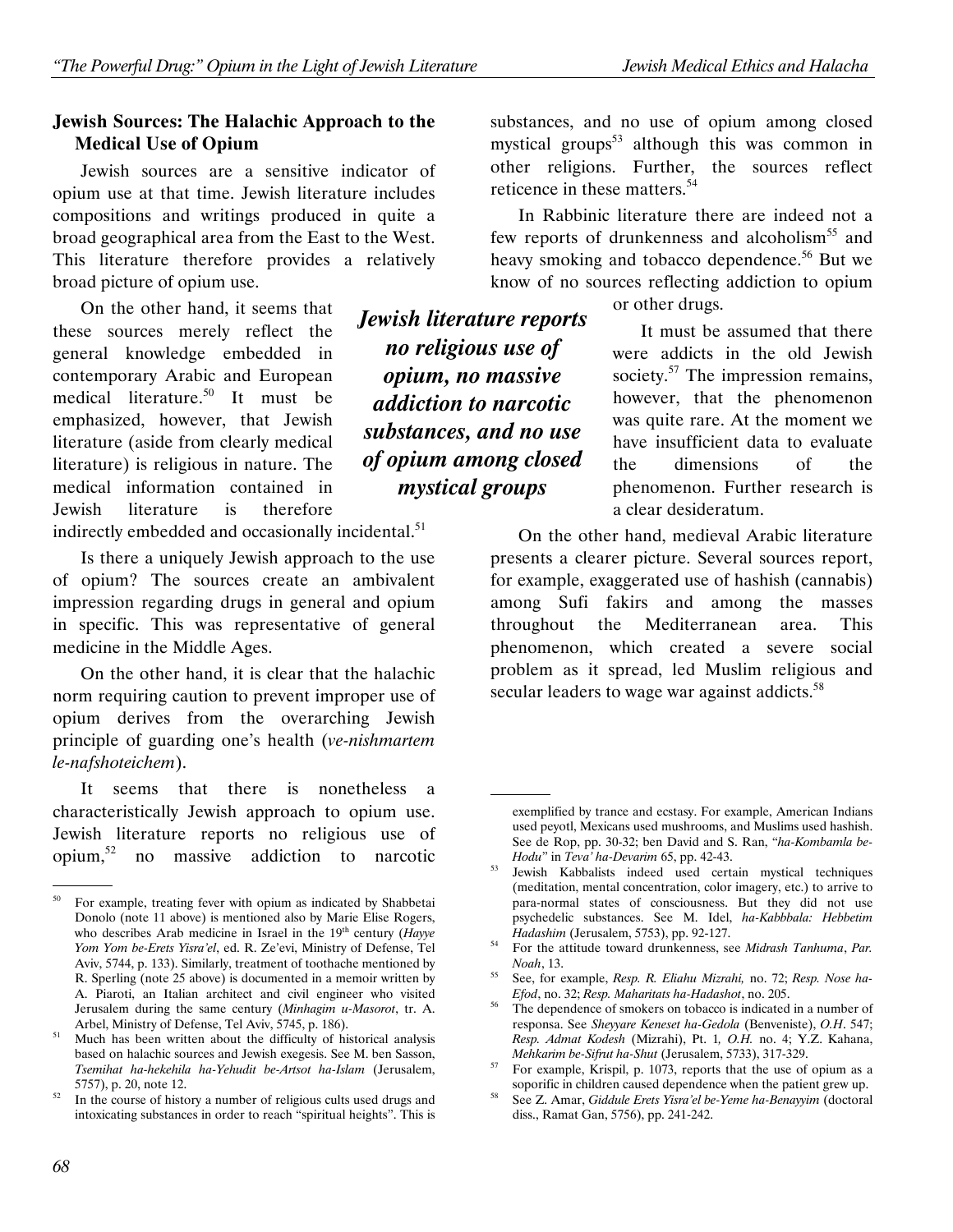## The Halachic and Ethical Attitude to the Medical Use of Opium

Although this article focuses on the use of opium in the Middle Ages, it is appropriate to observe the change which has occurred in more recent attitudes.

As is well known, the law of the land prohibits narcotic drugs. Use of opium and its derivatives is permitted only in medical contexts and with the approval of a qualified physician. Recent responsa literature deals with the halachic and ethical question of administering palliative substances (morphine, etc.) that endanger the patient or hasten his death.<sup>59</sup>

As far as I know, no similar question was ever raised in ancient or medieval sources. It is possible that the recent discussions of this question is connected to two central factors: (1) opium derived substances play an important role in modern medicine; and (2) developments in the field of ethics.

Causing death is of course discussed in ancient ethical literature.<sup>60</sup> Some halachic authorities prohibit palliative medicines that hasten death. In their opinion, administering such medicines is tantamount to murder. $61$  Many other halachic authorities tend to permit such treatment under certain limited conditions.<sup>62</sup>

One example of such a permissive ruling is that of R. Eliezer Yehuda Valdenberg, one of the greatest authorities in the field of medical halacha.<sup>63</sup> Rabbi Professor Avraham Steinberg addressed the following question to R. Valdenberg:

An incurable patient in a life threatening condition is suffering in great pain. Is it permitted to increase the amount of pain relief medicine, such as morphine, which is injected into him even though the morphine does not treat the underlying disease and is liable to hasten death?

Answer: In my humble opinion it seems that as long as the medicines are administered in the form of pills or injections and are prescribed by a physician for the purpose of reducing great pain, they are permitted even though they might injure the patient and are liable to hasten his death. This is because it seems that this is part of the permission that the Torah grants to physicians to heal. As Nachmanides explained in his Torat ha-Adam this permission is needed because all therapeutic procedures are dangerous. If so, the principle applies in this case as well and injecting morphine or similar substances is permitted under the rubric of the Torah's permission to heal even though the morphine is solely intended to reduce the patient's suffering. There is nothing worse than suffering, may we be protected. Therefore, when administering the morphine to reduce pain, the physician is indeed treating the patient. This is permitted even if it is liable to hasten the patient's death.

 <sup>.</sup> <sup>59</sup> It is interesting to note that R. Y. Hayyim  $(19<sup>th</sup>$  century) ex post facto justified treating a patient with opium although it killed him (see above). Other authorities discussed the initial permissibility of administering opium for palliative purposes in terminal patients despite the danger of hastening death.

For example, actively or passively causing death (euthanasia) within a medical or non-medical framework. Summary of Hebrew sources from the Middle Ages and modern times can be found in A. Steinberg, Enc. Hilchatit Refu'it 4:359-370 and 398-419.

See, for example, R. A. Nebenzahl in ASSIA 4:260-262. He, however, cites the opinion of R. Sh.Z. Auerbach who held that each individual injection does not shorten the patient's life. Only several injections do.

 $62$  For example, R. M. Feinstein (Russia-New York,  $20<sup>th</sup>$  century) permitted this with the condition that the patient's life not be shortened and that the medicine not be administered to a moribund patient (goses; Iggerot Moshe H.M. 2:73a). Compare Resp. Bet Avi by R. Y.I. Liebes (New York, 5731-5750) H.M. 103; A.A. Sofer, Nishmat Avraham Y.D. 339:4; R. Y.M. Lau, "Retsah mi-tokh Rahamim", in Torah she-ba'al Pe 25:58-63.

 <sup>.</sup> This is the text of the question that Prof. Steinberg proposed to R. Valdenberg: "If a patient is in a life threatening condition, the attending physicians despair of effectuating a cure, and he is suffering greatly from his disease, is it permitted to increase the injections of pain relieving medicine like morphine even though this does not act to cure the patient and is even liable to hasten his death?" See Resp. Tsits Eliezer 13:87. An identical responsum to Prof. L. Vislicki is mentioned there at 14:103.